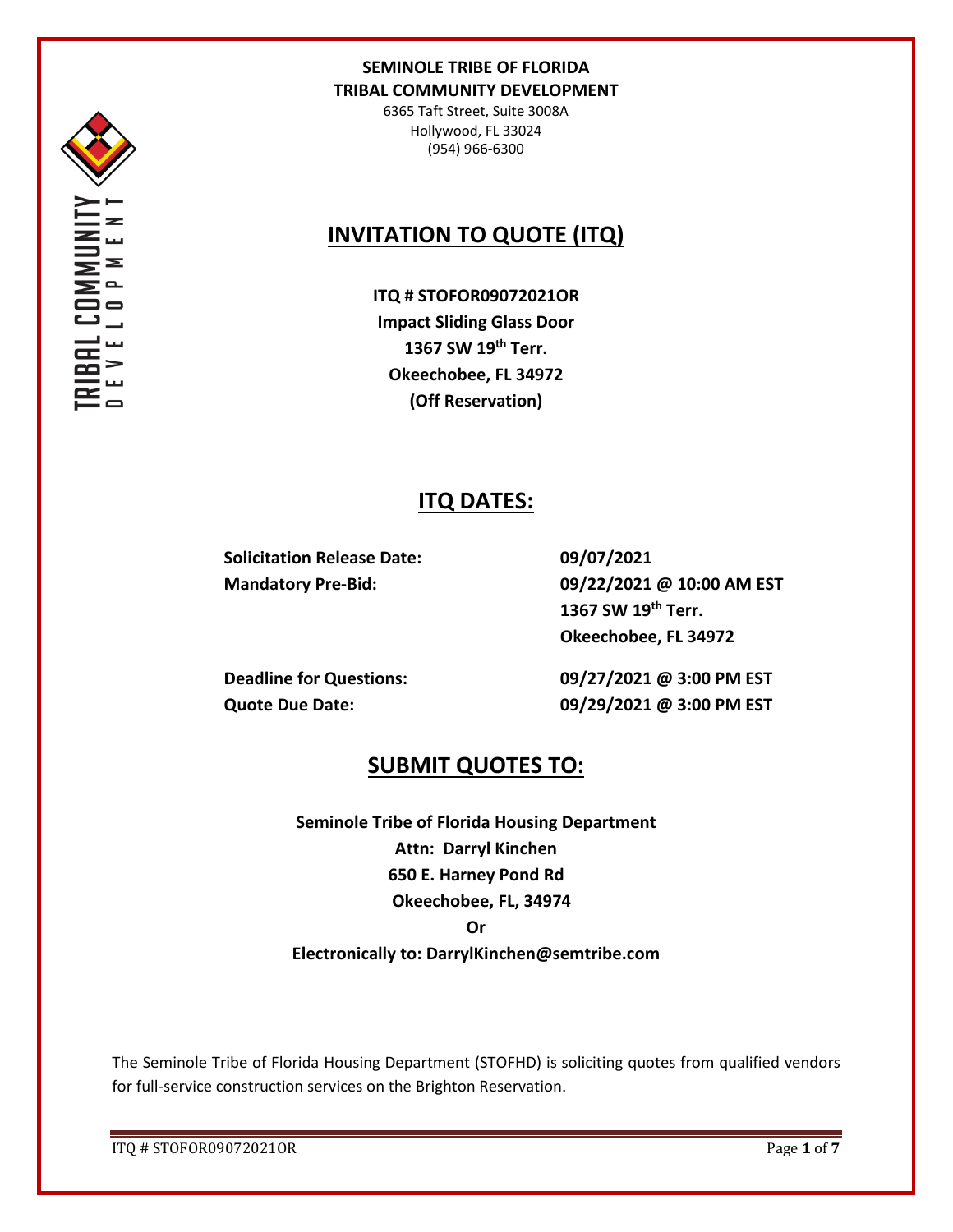6365 Taft Street, Suite 3008A Hollywood, FL 33024 (954) 966-6300

## **SECTION 1: INTRODUCTION AND INSTRUCTIONS**

### **1.0 INTRODUCTION**

This ITQ provides prospective firms with sufficient information to enable them to prepare and submit quotes to the Seminole Tribe of Florida Housing Department (STOFHD) for The STOFHD is initiating this competitive ITQ to qualified Vendors who are in the business of providing General Contractor Services, capable of completing numerous job functions/services in a timely manner and therefore, seeks to enter into an Agreement with that Vendor.

### **1.1 INSTRUCTIONS**

This Invitation To Quote (ITQ) contains the instructions governing the quotes to be submitted and the material to be included therein; as well as any mandatory requirements that must be met to be eligible for consideration. All requests for clarification and/or any additional questions regarding this ITQ must be submitted via email to: DarrylKinchen@semtribe.com

 Seminole Tribe of Florida Housing Department ATTN: **Darryl Kinchen**

 **650 E. Harney Pond Rd Okeechobee, FL, 34974**

A mandatory pre-bid meeting at the home is scheduled for **Wednesday 09/22/2021 at 10:00 am**

**Only those emailed or sealed quotes received in this Brighton Housing Department office on or before the Due Date and time will be eligible for consideration. Any quote received after the Due Date and time, regardless of the method of delivery, will be discarded**.

The STOFHD hereby notifies all bidders that if your quote is selected, you will be required to enter into a formal contract with the Seminole Tribe of Florida for the services you are bidding. You will also be required to meet all company vendor, insurance and certification requirements.

The STOFHD reserves the right to reject any or all quotes, to waive formalities or informalities, and to award contract, either in whole or in part. The right is also reserved to select minority vendors and/or vendors with tribal member ownership.

All quotes submitted become the property of STOFHD upon receipt. The content of all quotes shall be kept confidential.

ITQ # STOFOR09072021OR Page **2** of **7**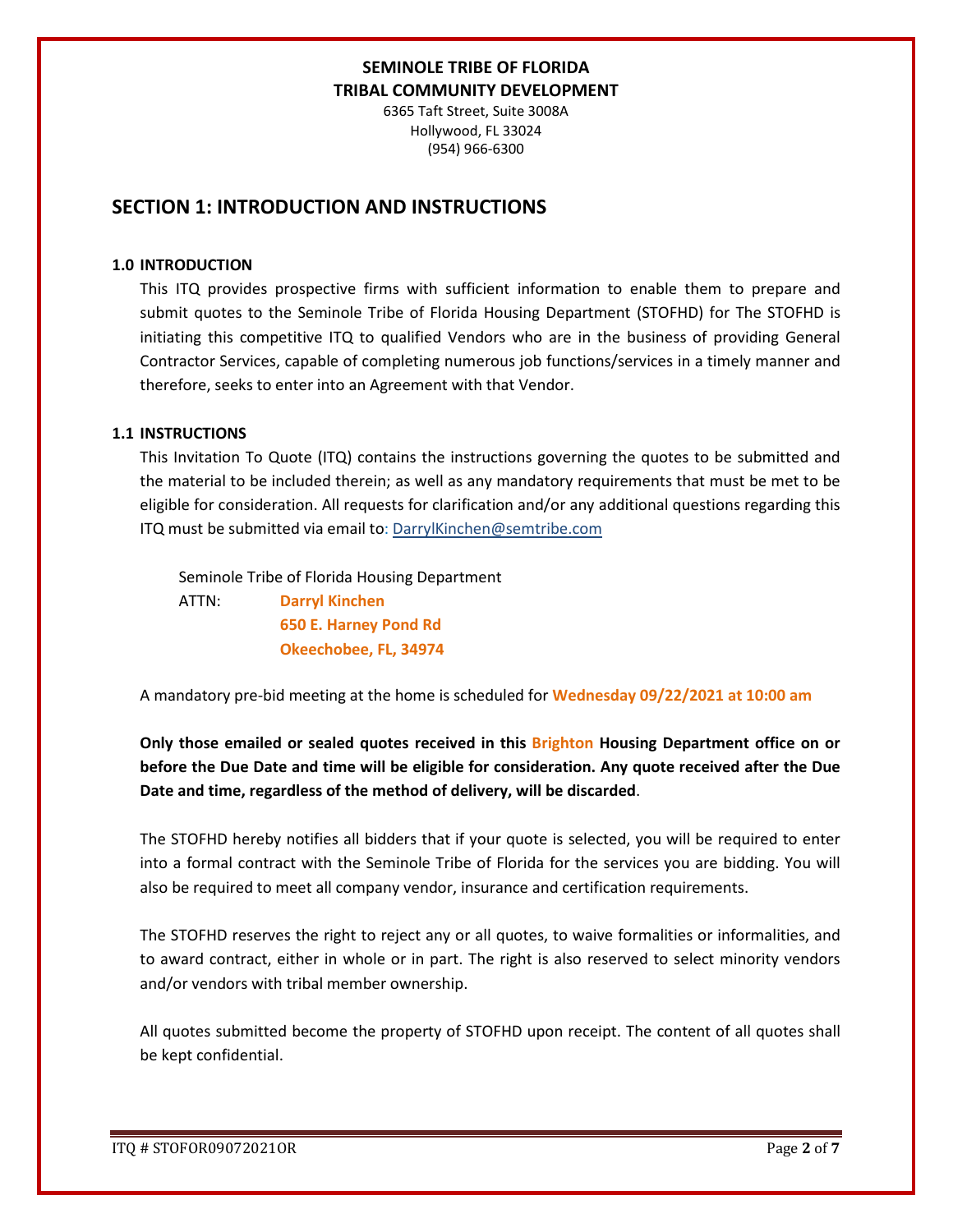6365 Taft Street, Suite 3008A Hollywood, FL 33024 (954) 966-6300

## **SECTION 2: GENERAL REQUIREMENTS**

### **2.0 OBJECTIVE**

The objective of this ITQ is to provide sufficient information to enable qualified Respondents to submit written quotes. This ITQ is neither a contractual offer nor a commitment to purchase any products or services. All information contained in the quote must be legible. Any and all corrections and or erasures must be initialed. **Each quote shall be signed in ink by an authorized representative of the respondent**. The contents of the quote submitted by the successful respondent of the ITQ may become part of the contract awarded as a result of this solicitation.

#### **2.1 SCOPE OF WORK (SOW)**

The Scope-of-Work ("SOW") contained in the Attachments describes the services expected for a Contractor to provide the STOFHD. Respondent must ensure that all such services contained in the SOW are provided for in every particular and shall meet or exceed the level of quality, availability, features, functionality, frequency, accuracy, and performance.

The silence of specifications or requirements as to any detail contained in this document or any of the attachments or exhibits, or the apparent omission from any specifications or requirements, or a detailed description concerning any point, shall be regarded as meaning that only the best commercial practices shall prevail and that only material and workmanship of the finest quality are to be used. All interpretations of the Scope of Work shall be made on the basis of this statement.

#### **2.3 NOTIFICATION**

Each respondent submitting a quote in response to this ITQ will be notified in writing as to acceptance or rejection of their quote. Release of notification letters should be within sixty (60) days of the quote submission date. STOFHD reserves the right to delay this action if it is deemed to be in the best interests of STOFHD.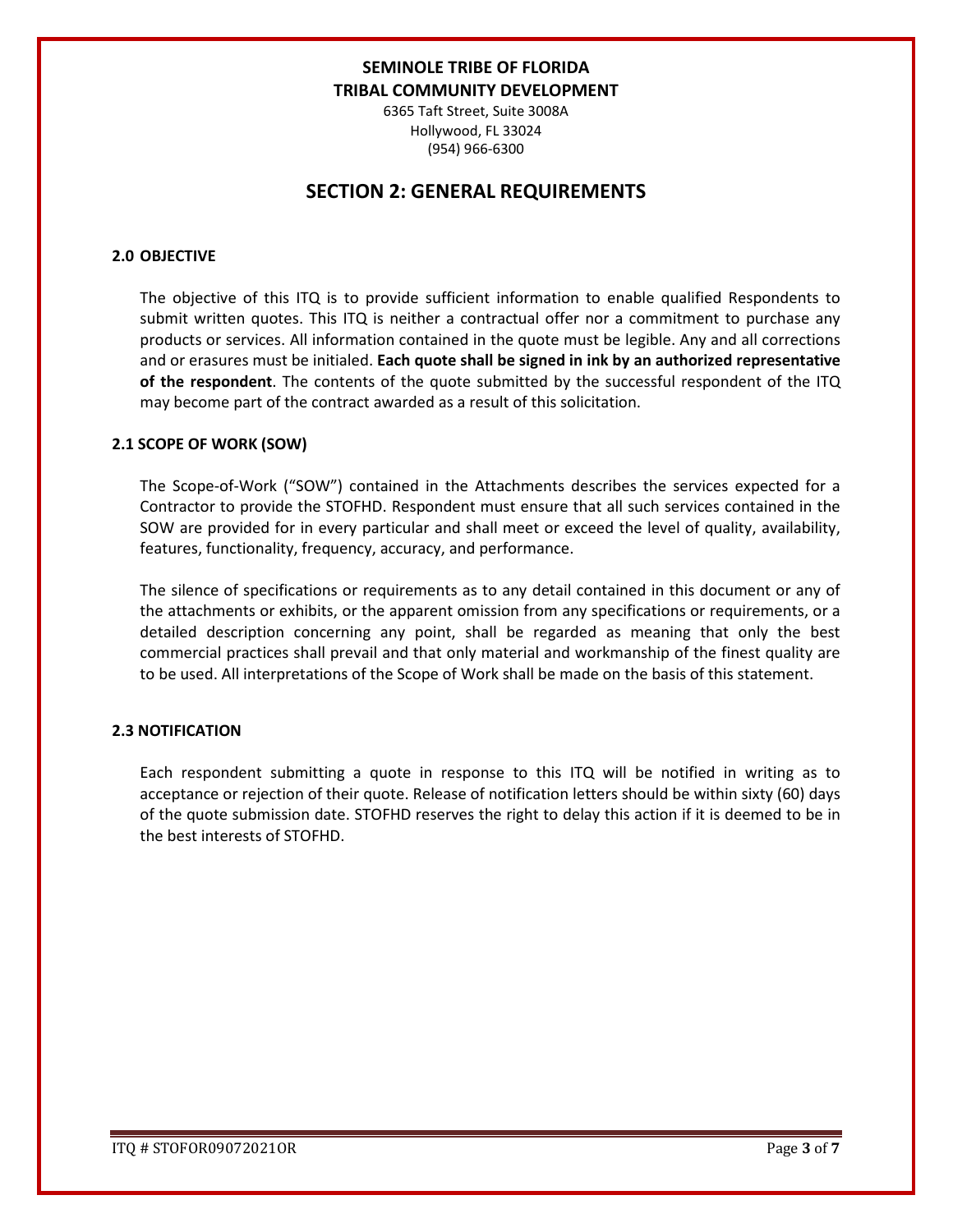6365 Taft Street, Suite 3008A Hollywood, FL 33024 (954) 966-6300

## **Housing Standardized Request for Repairs/Construction**

### **Bathroom:**

- All wood cabinets are required at all times, when like for like is stated if current cabinet is particle board, include in the bid the price to replace with all wood
- Dur-rock on walls in the shower or tub area
	- o All joints, corners and around windows must be sealed with red guard
	- o Extend the Dur-rock 2' on all sides beyond the shower or tub
- Shower floor mortar bed, no foam or any other products should be used
	- o Minimum 2-4% pre-slope
- Liner should be water tested for 24 hours
	- o Minimum 6 inches
- All floor tile should be slip/skid resistant
- Shower floor tile should be a maximum of 2x2 mesh
- Provide backing for all walls inside tub/shower area between 32" and 38"
- Faucets should be Kohler or Delta
- From shower diverter to shower head piping must be copper tubing and copper fittings o Secure the diverter and pipe fittings securely
- When tiling the walls extend 2 feet passed the shower or tub
- ADA bathroom the entire bathroom must be tile a minimum of 4 feet
- All toilets must be Kohler highline
- All exhaust must be vented through the roof or soffit
	- o The exhaust fan and light for the bathroom must be on the same switch
- All paint must be high gloss

### **Kitchen:**

- All wood cabinets are required at all times, when like for like is stated if current cabinet is particle board, include in the bid the price to replace with all wood.
- All sinks should be deep double drop in sinks
- Faucets should be Delta with a pull out spray hose
- Moisture resistant (purple) drywall
- Cabinet screws should be a minimum of  $2 \frac{1}{2}$  inches
	- o Efforts should be made to find a stud
- If drywall is removed from floor to ceiling, blocking must be provided for upper and lower cabinets

All microwave and kitchen hoods must be exhausted outside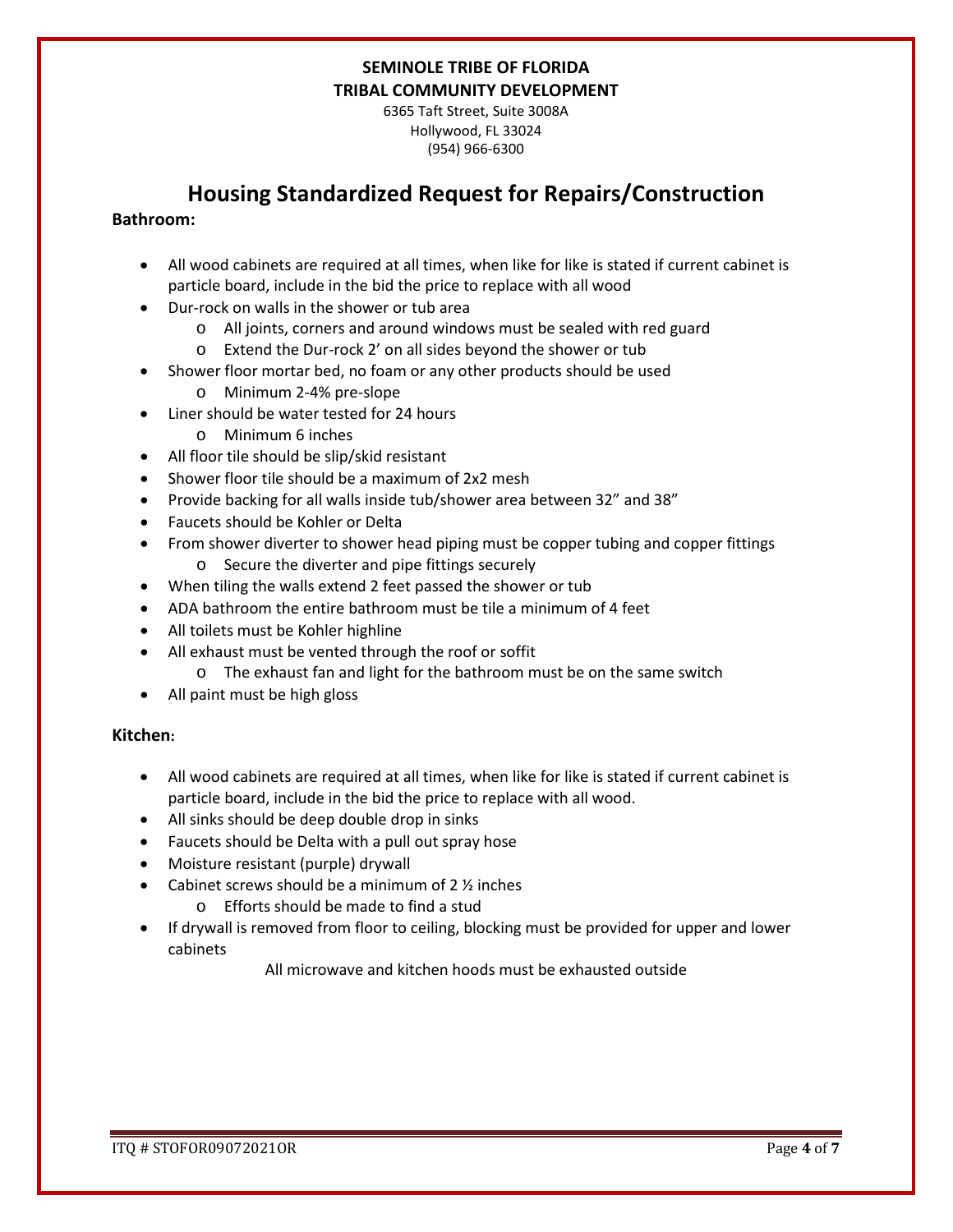6365 Taft Street, Suite 3008A Hollywood, FL 33024 (954) 966-6300

### **Mechanical/HVAC:**

- All AC units must be installed on a metal stand with a secondary pan and connect float switch
- A primary float switch must be installed and connected
- When replacing duct work all joints and seams must be taped and mastic
- All new HVAC units must be a minimum of 16 seer
- All flexible ducts must be a minimum of R8 R-value
- All disconnects should be the pull type non-fuse
- Rheem, Goodman, Night and Day units preferred
- Caulk around all AC vents
- Keyed lockout caps must be on all units

### **Water Heaters:**

- GE brand, replaced like for like gallon size
- Drain pan required
- TRV piped to the outside
- All water heaters should have a separate shut off switch
- New code required Energy conservation code chapter 4
- Heat traps are mandatory

### **General Notes:**

- Schedules must be submitted with all bids and updated any time there is a change
- Contractors are expected to work Monday-Friday, 8:00am-5:00pm unless otherwise specified by the project manager
- When installing new drywall in bedroom, living room etc., backing must be provided for TV's being mounted on the wall
- Place a chase and an outlet at the same area where backing is located
- Seal all recess lighting, caulk the lights to the ceiling
- Caulk around all exterior lights
- All exterior light fixtures must be LED
- Any penetration that are made through the wall to the exterior must be caulked or sealed
- Any new gutters must have leaf guard
- Any roof repairs/replacement must follow Miami-Dade standards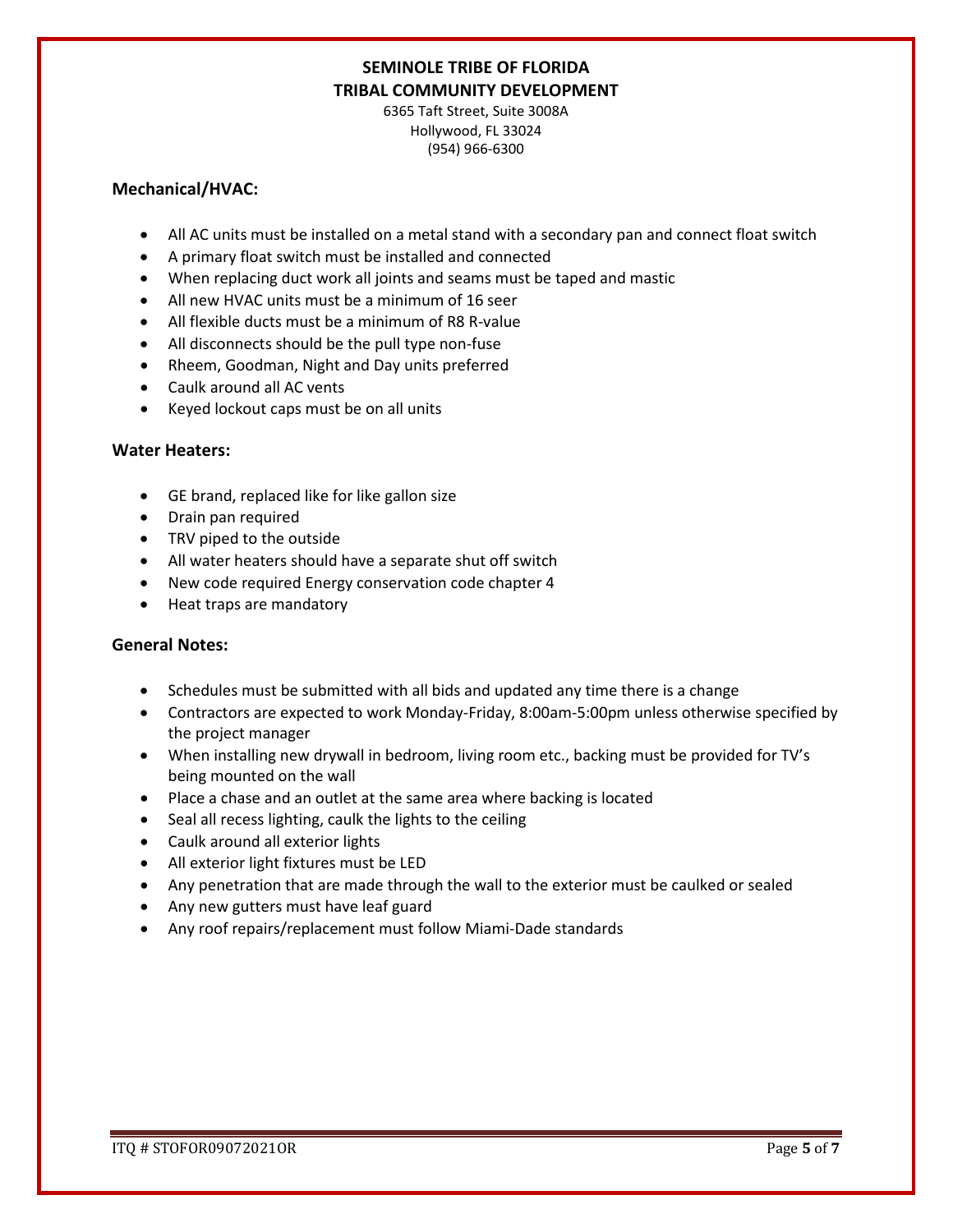6365 Taft Street, Suite 3008A Hollywood, FL 33024 (954) 966-6300

# **Scope of work Impact Sliding Glass Door**

- Supply all labor and materials.
- All materials being installed shall be of equivalent make/model to the original material being removed. (Unless it has first been approved by the Housing Department)
- All work performed shall be as per code(s).
- **Schedule of Values and proposed Schedule shall be submitted with proposals.**
- Supply all drawings/prints and any other documentation needed by the Building Department.
- Clean up jobsite daily and before the final inspection of the completed job.
- Call the Building Department & Housing Department for all inspections, before and during the installation process. (Darryl Kinchen 954-279-4784)
- Contact Housing Department for final inspection, prior to leaving the jobsite.

## **General**

- Remove existing Slider adjacent to living room & kitchen dispose of debris.
- Supply all labor and materials to install PGT/CGI Impact Rated sliding glass door system, or substitution of equal or better to be approved by Housing Department.
- Bronze aluminum 3 panel framed system (Like for Like) with Grey Tint.
- Repair all stucco & drywall around opening.
- Caulk, prime, paint drywall on interior repairs made. Match as closely as possible.
- Caulk, paint exterior of all windows.
- Final clean all windows and remove all debris from site.
- CONTRACTOR SHALL PROVIDE ALTERNATE FOR TEMPERED GLASS SYSTEM.

## **Contractor/Vendor Requirements:**

- It is the contractor's responsibility to obtain any and all permits required to perform the task listed in the above Scope of Work.
- A schedule must be provided before a PO will be requested.
- Send all invoices to [invoices@semtribe.com](mailto:invoices@semtribe.com) and copy project manager. DO NOT attempt process invoices through the Housing Department.